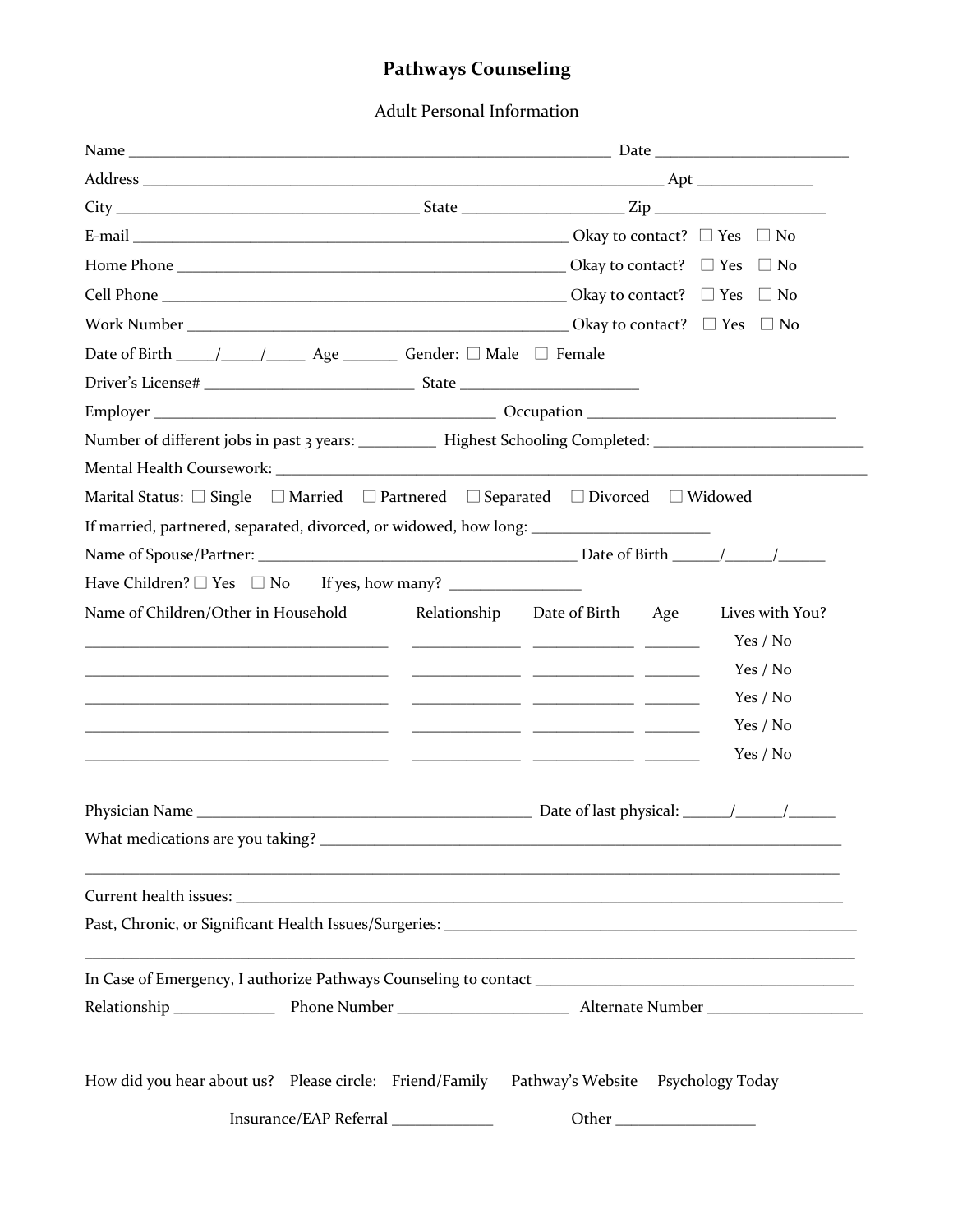## PATHWAYS COUNSELING ASSESSMENT and HISTORY INFORMATION

*This information will help you & your therapist begin to clarify your therapy goals.* 

| $\Box$ Yes $\Box$ No Have you ever been treated by a psychiatrist?                                |
|---------------------------------------------------------------------------------------------------|
| $\Box$ Yes $\Box$ No Have you ever been hospitalized for mental or chemical dependency treatment? |
| $\square$ Yes $\square$ No Have you ever been to counseling before? If yes, when?                 |
| $\Box$ Yes $\Box$ No Have you seen another therapist in the <b>past 24 months</b> ?               |
|                                                                                                   |
| $\Box$ Yes $\Box$ No Have you ever attempted suicide?                                             |
|                                                                                                   |
|                                                                                                   |
|                                                                                                   |
|                                                                                                   |
|                                                                                                   |
|                                                                                                   |

Please place a number that best corresponds to issues listed below that are currently issues. For issues were in the past, please mark "P" for past, with a number to indicate how long ago it was an issue. For example, if you had an issue with prescription drug use 10 years ago, mark "P-10" next to "Drug Use."

 $\_$  , and the set of the set of the set of the set of the set of the set of the set of the set of the set of the set of the set of the set of the set of the set of the set of the set of the set of the set of the set of th

|                                        | Rarely                      |                         | Sometimes                                       |                             |                         | Often                    |                       | Always                    |    |  |
|----------------------------------------|-----------------------------|-------------------------|-------------------------------------------------|-----------------------------|-------------------------|--------------------------|-----------------------|---------------------------|----|--|
| $0 - 1$                                | $\overline{2}$              | 3                       | 4                                               | 5                           | 6                       | $\overline{7}$           | 8                     | 9                         | 10 |  |
|                                        | Abuse-physical              |                         |                                                 | Decision-making, Indecision |                         |                          |                       | Menstrual, PMS, Menopause |    |  |
| Abuse-sexual                           |                             | Delusions (false ideas) |                                                 |                             |                         | <b>Mood Swings</b>       |                       |                           |    |  |
| Abuse-emotional                        |                             | Depression              |                                                 |                             |                         | Obsessions/Compulsions   |                       |                           |    |  |
|                                        | Abuse-neglect               |                         |                                                 | Divorce, Separation         |                         |                          | Panic/Anxiety Attacks |                           |    |  |
|                                        | Aggression, violence        |                         | Drug Use $\_\_\_\_\_\_\_\_\_\_\_\_\_\_\_\_\_\_$ |                             |                         |                          | Parenting             |                           |    |  |
|                                        | Alcohol Use                 |                         | <b>Eating Problems</b>                          |                             |                         |                          | <b>PTSD</b>           |                           |    |  |
|                                        | Anger, Hostility, irritable |                         |                                                 | Financial                   |                         |                          | Sexual Assault        |                           |    |  |
| <b>Example 21 Anxiety, Nervousness</b> |                             | Gambling                |                                                 |                             |                         | Self-Esteem              |                       |                           |    |  |
|                                        | ___ Appetite/Weight Changes |                         | Grieving                                        |                             |                         |                          | _____ Sexual Issues   |                           |    |  |
|                                        | Attention, Distraction      |                         | Goals                                           |                             |                         | Sleep Problems           |                       |                           |    |  |
| Career concerns, goals, choices        |                             | Guilt                   |                                                 |                             |                         | <b>Stress</b>            |                       |                           |    |  |
| Co-dependence                          |                             | Headaches               |                                                 |                             |                         | <b>Suicidal Thoughts</b> |                       |                           |    |  |
| Confusion                              |                             | Impulsiveness           |                                                 |                             | Tobacco Use             |                          |                       |                           |    |  |
| Combat/Combat Exposure                 |                             | Judgment                |                                                 |                             | Temper/Low Tolerance    |                          |                       |                           |    |  |
| Cruelty to animals                     |                             | Loss of Control         |                                                 |                             | Thought Disorganization |                          |                       |                           |    |  |
|                                        | Crying, Sadness             |                         |                                                 | Marital/Partner             | Work Problems           |                          |                       |                           |    |  |
|                                        | Custody of Children         |                         |                                                 | <b>Memory Problems</b>      |                         |                          | Worry                 |                           |    |  |
| Other                                  |                             |                         |                                                 |                             | Other                   |                          |                       |                           |    |  |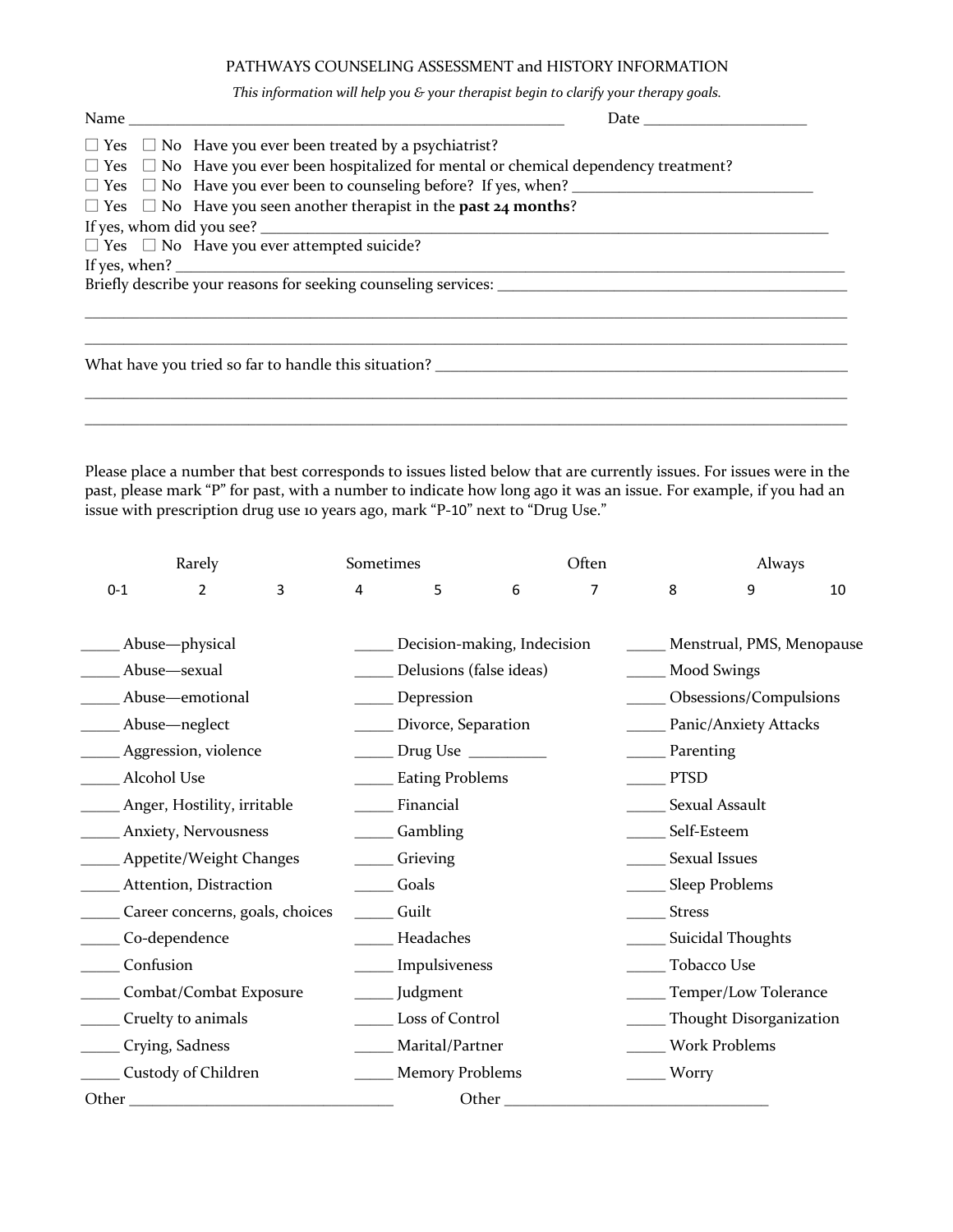## **Pathways Counseling**

| In the past 36 months has there been a death of a family member or someone close to you? $\Box$ Yes $\Box$ No |  |
|---------------------------------------------------------------------------------------------------------------|--|
|                                                                                                               |  |
|                                                                                                               |  |
| Prior to the 36 month, has there been a death of someone that was close to you? $\Box$ Yes $\Box$ No          |  |
|                                                                                                               |  |
| Please rate below on a scale of 1 through 10, $1 = not$ at all and $10 = very$ much so:                       |  |
| I was very close and had a good relationship with my father.                                                  |  |
| I was very close and had a good relationship with my mother.                                                  |  |
| I was very close and had a good relationship with my siblings.                                                |  |
| I have several good friends.                                                                                  |  |
| I have a tendency of agreeing with other people to avoid confrontations.                                      |  |
|                                                                                                               |  |
| I have a healthy interest in sex.                                                                             |  |
| I sometimes am confused with my identity.                                                                     |  |
| I put the needs and wishes of others first before myself even if I'm not comfortable with it.                 |  |
| ________ Others make me mad, disappointed, or sad easily.                                                     |  |
|                                                                                                               |  |
|                                                                                                               |  |
|                                                                                                               |  |
|                                                                                                               |  |
|                                                                                                               |  |
|                                                                                                               |  |
|                                                                                                               |  |
|                                                                                                               |  |
|                                                                                                               |  |
|                                                                                                               |  |
| Alcohol: I drink ____ servings of alcohol per ___ day, ____ week, ____ month.<br>do not drink alcohol         |  |
| $\frac{1}{\sqrt{2}}$ in sobriety since $\frac{1}{\sqrt{2}}$                                                   |  |
| Drug use (including marijuana)                                                                                |  |
|                                                                                                               |  |
|                                                                                                               |  |
|                                                                                                               |  |
|                                                                                                               |  |